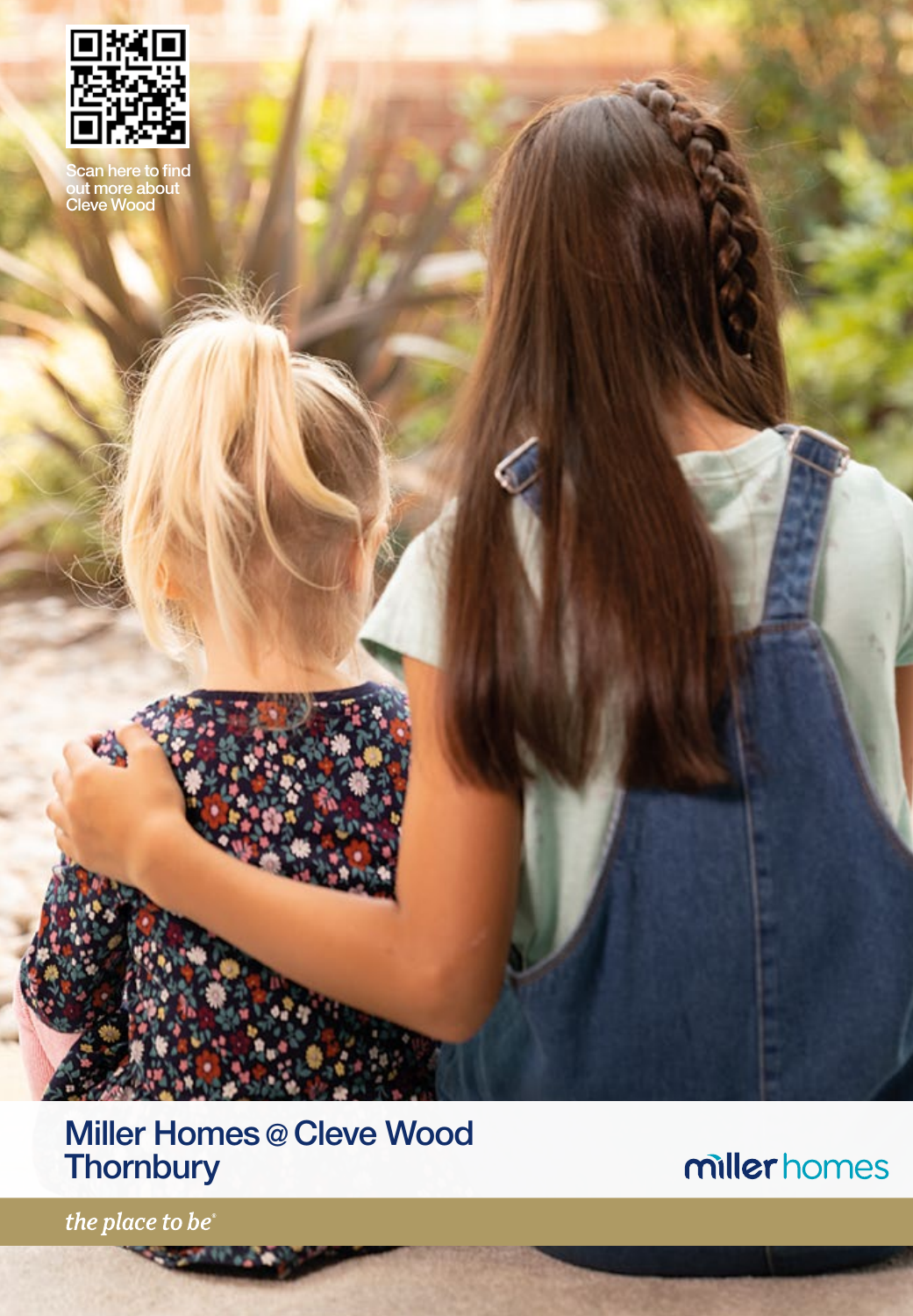On the leafy eastern edge of the prosperous market town of Thornbury, this prestigious new neighbourhood of two, three, four and five bedroom homes presents a rare opportunity to settle in a beautiful location with excellent transport links and a lively, welcoming community. Four miles from the intersection of the M4 and M5, and less than 25 minutes drive from Bristol, it represents a superb blend of character and convenience. Welcome to Cleve Wood...

Create your perfect home

Important Notice: Although every care has been taken to ensure the accuracy of all the information given, the contents do not form part of any contract, or constitute a representation or warranty, and, as such, should be treated as a guide only. Interested parties should check with the Development Sales Manager and confirm all details with their solicitor. The developer reserves the right to amend the specification, as necessary, without prior notice, but to an equal or higher standard. Please note that items specified in literature and showhomes may depict appliances, fittings and decorative finishes that do not form part of the standard specification. The project is a new development which is currently under construction. Measurements provided have not been surveyed on-site. The measurements have been taken from architect's plans, and, as such, may be subject to variation during the course of construction. Not all the units described have been completed at the time of going to print and measurements and dimensions should be checked with the Development Sales Manager and confirmed with solicitors.

The great thing about buying a Miller item such as an home is that you are additional electrical able to make it your socket or maybe you own from the very want to add flooring beginning. Once you've reserved your Whatever you home, you can start choose it can be thinking about how provided before you'd like things to completion of your be and even make a new home, so you few decisions before avoid any future you move in. It could be a simple or fitted wardrobes. disruption.

You may already have some ideas about what you home. Or maybe When it comes to getting the details right, we're committed to quality throughout. We only work with high-quality brands, Symphony for kitchens, Porcelanosa for ceramic tiles, Ideal Standard sanitaryware, Vado fittings and the opportunity to select Zanussi or AEG appliances.

> kitchens to cool, contemporary bathrooms, down to the fine details of tiles and taps, there's plenty to fire your imagination and suggest a whole range of possibilities for you to create a unique living

> > environment.

you're looking for some inspiration. Our award winning specification provides the perfect place to start. Wherever practical, we ask you to choose your own kitchen and bathroom including your own tiles, worktops, appliances and other From sleek, designer options. But that is just the beginning. We have a large range of options and extras that you can consider.

want for your

**CONSUMER CODE FO IOME BUILDER** 

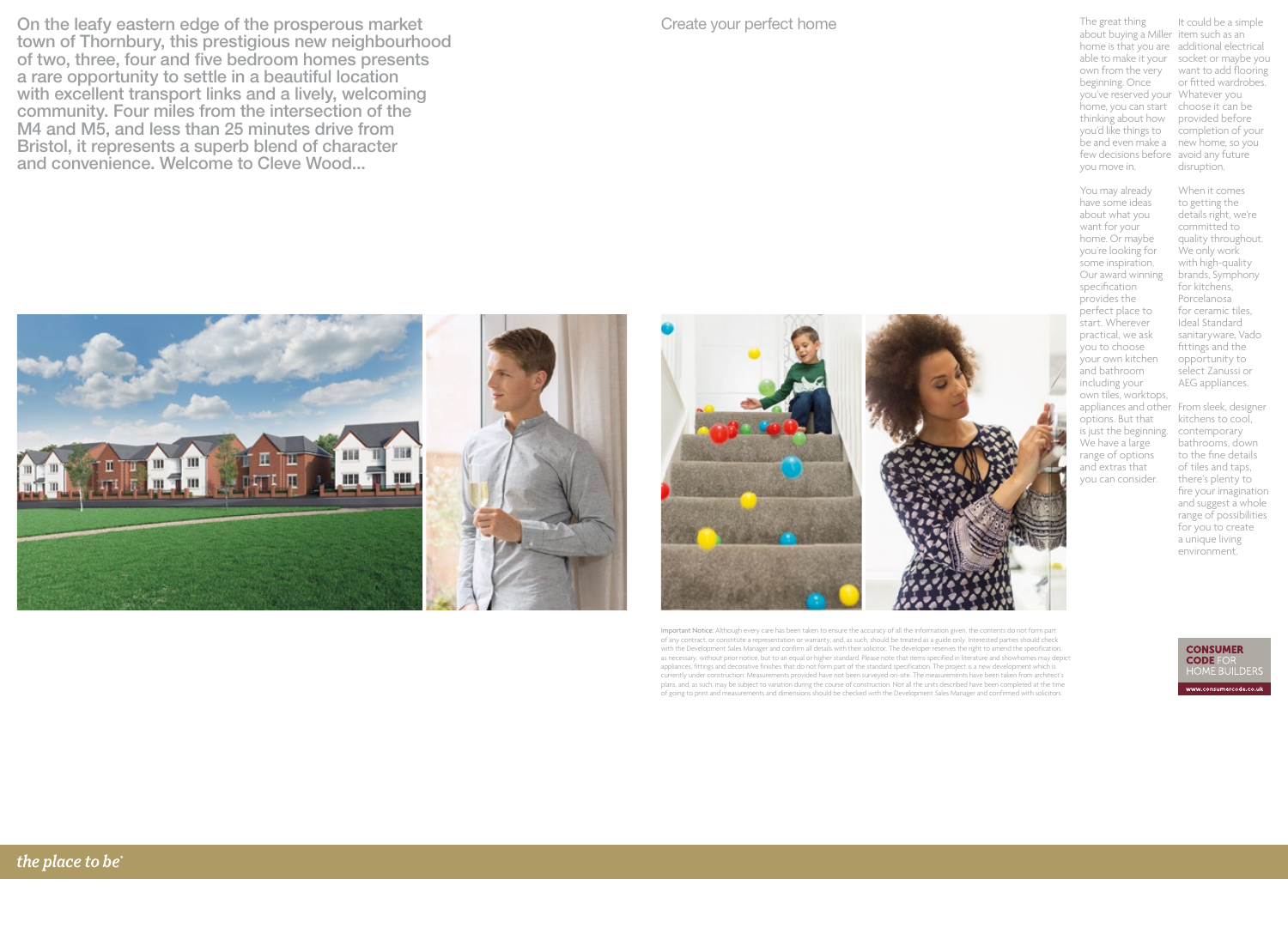A new home. The start of a whole new chapter for you and your family. And for us, the part of our job where bricks and mortar becomes a place filled with activity and dreams and fun and love. We put a huge amount of care into the houses we build, but the story's not finished until we match them up with the right people. So, once you've chosen a Miller home, we'll do everything we can to make the rest of the process easy, even enjoyable. From the moment you make your decision until you've settled happily in, we'll be there to help.

Lawton

a useful cupboard.

3 Bed 1,102 sq ft

The lounge and the impressively long kitchen and dining room both include french doors, bringing light flooding in while helping to maximise the pleasures of the garden. The principal bedroom incorporates an ensuite shower room, and bedroom three features twin windows and

#### Development **Summary**

Please note, this brochure is purely a summary introductory guide to the Cleve Wood development. Further in-depth information is available on our website. In addition, the QR codes shown throughout will take you straight to the appropriate information online.

### Eaton

A traditional bay window dominates the dual aspect lounge, while the bright dining kitchen features french doors and a separate laundry. Accessed from a generously sized landing, the three bedrooms include a dual aspect principal suite. Every detail testifies to quality and attention to detail.



Scan to view floorplans

# Baywood

Dual aspect windows in the study, the kitchen and two bedrooms fill this fascinating home with natural light. The ambience is enhanced by the lounge bay window and french doors in the dining area. The en-suite principal bedroom is accessed via a feature gallery landing.



1,408 sq ft

Scan to view floorplans



# Cedarwood

From the classic façade to the private study and the magnificent, broad family kitchen with its garden access and separate laundry, this is a strikingly opulent home. Reached by a feature landing, two of the bedrooms are en-suite and one incorporates







Scan to view floorplans Kingwood

> The magnificent family room is subtly divided, by a stylish breakfast bar, into an expertly planned kitchen with separate laundry and a delightfully bright leisure area opening to the garden. There is a separate formal dining room, and two of the four bedrooms are en-suite.

3 Bed 1,287 sq ft

П

Rushwick

The exciting open plan ground floor, extending from an attractive, practical kitchen to french doors and garden access, forms a superb backdrop for social gatherings. On the second floor, the dormer-windowed en-suite principal bedroom presents a relaxing, peaceful retreat filled with character.



醿 Scan to view floorplans

回線回

▓

# Inglewood

All the main downstairs rooms are dual aspect, with a bay window in the dining room and french doors in both the lounge and the family kitchen accentuating the exceptionally light, spacious ambience. Bedroom two is also dual aspect, and the principal bedroom is en-suite.



4 Bed 回怒回 1,297 sq ft Scan to view floorplans

## **Hollybush**

Double doors link the lounge and dining room, perfect for large gatherings. French doors enhance the impressive kitchen. With a study, two en-suites and a sumptuous principal bedroom, this is an unmistakably opulent home.



#### 4 Bed 1,860 sq ft Scan to view floorplans



distinguished family home. The island style kitchen, with bi-fold doors and rooflights, merges with the garden to introduce a wonderfully natural ambience. Featuring twin bay windows, french doors and two en-suites, it raises residential architecture to the highest standards of luxury.



5 Bed 2,130 sq ft Scan to view floorplans



回放回

回线回

酪

離機 1,297 sq ft Scan to view floorplans **Bridgeford** 

> 5 Bed 1,885 sq ft

Scan to view floorplan

4 Bed

**Morton** 

Impressive from first sight, this exceptional home features four breathtaking dual aspect rooms, further enhanced by the dining room's magnificent bay window and twin french doors linking the lounge, family kitchen and garden. There is a practical laundry and a luxurious en-suite principal bedroom.

With the double doors open. the lounge and dining room form an impressive setting for social events. From the dual french doors and conservatory-style breakfast area to the study, gallery landing, two en-suite bedrooms and sumptuous **Oxford** This is an unmistakably

回然回

醼

口淡口

釅

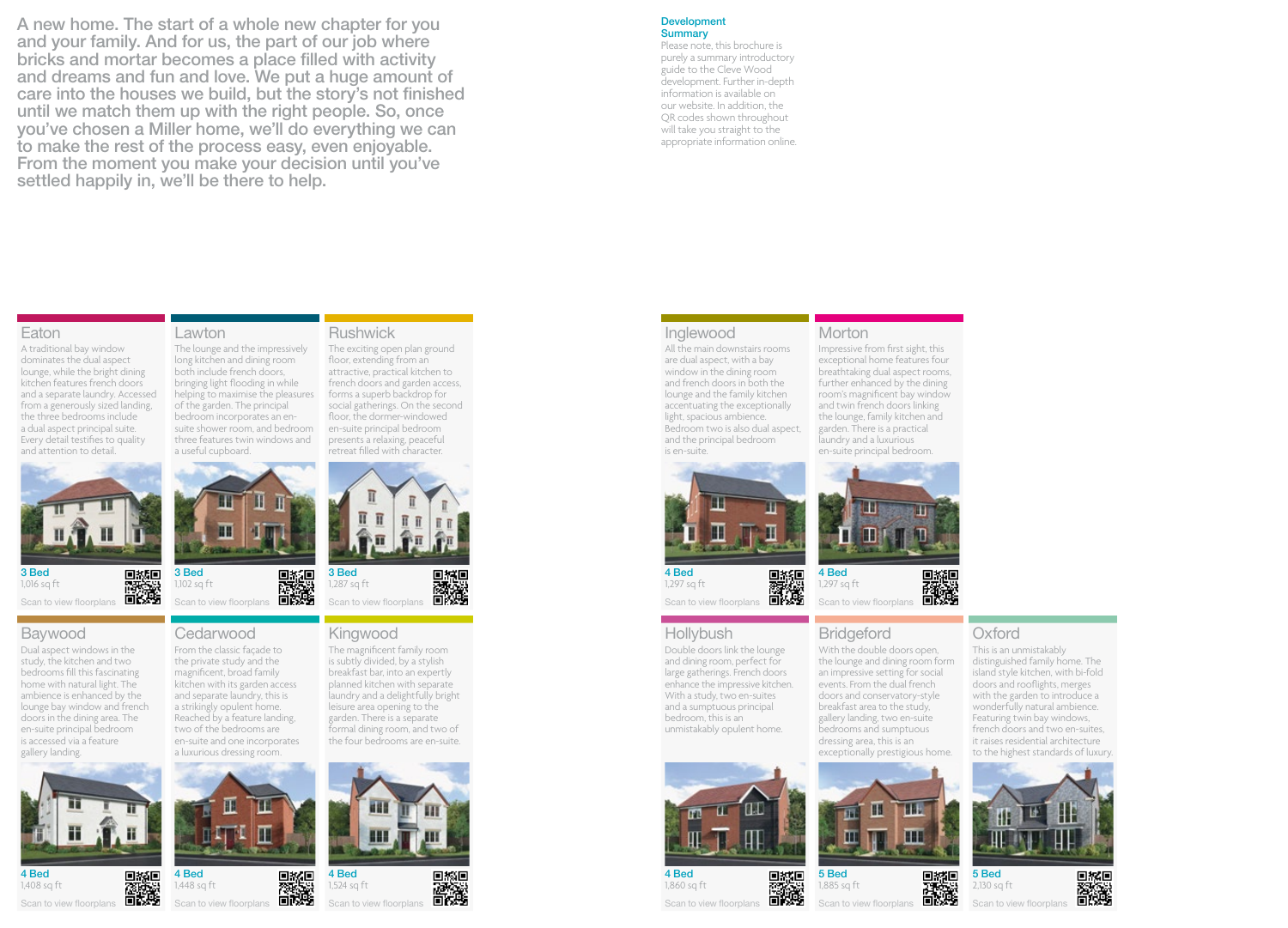#### Download our free QR reader

Throughout our showhomes, or in some of our brochures, you'll see QR codes. The codes on stickers beside appliances in the showhome link to informative 'how to' videos about that particular feature. The codes in the brochures take you to visualisations of a specific home, or of the whole development. So just download the free reader via the Miller Homes website, the App Store or Google Play, and you'll have expert advice and information at your fingertips.

It's another of the little ways we try to help.



millerhomes.co.uk/QRapp

Affordable Housing

**Contract** 

The artist's impressions (computer-generated graphics) have been prepared for illustrative purposes and are indicative only. They do not form part of any contract, or constitute a representation or warranty. External appearance may be subject to variation upon completion of the project. Please note that the siteplan is not drawn to scale.